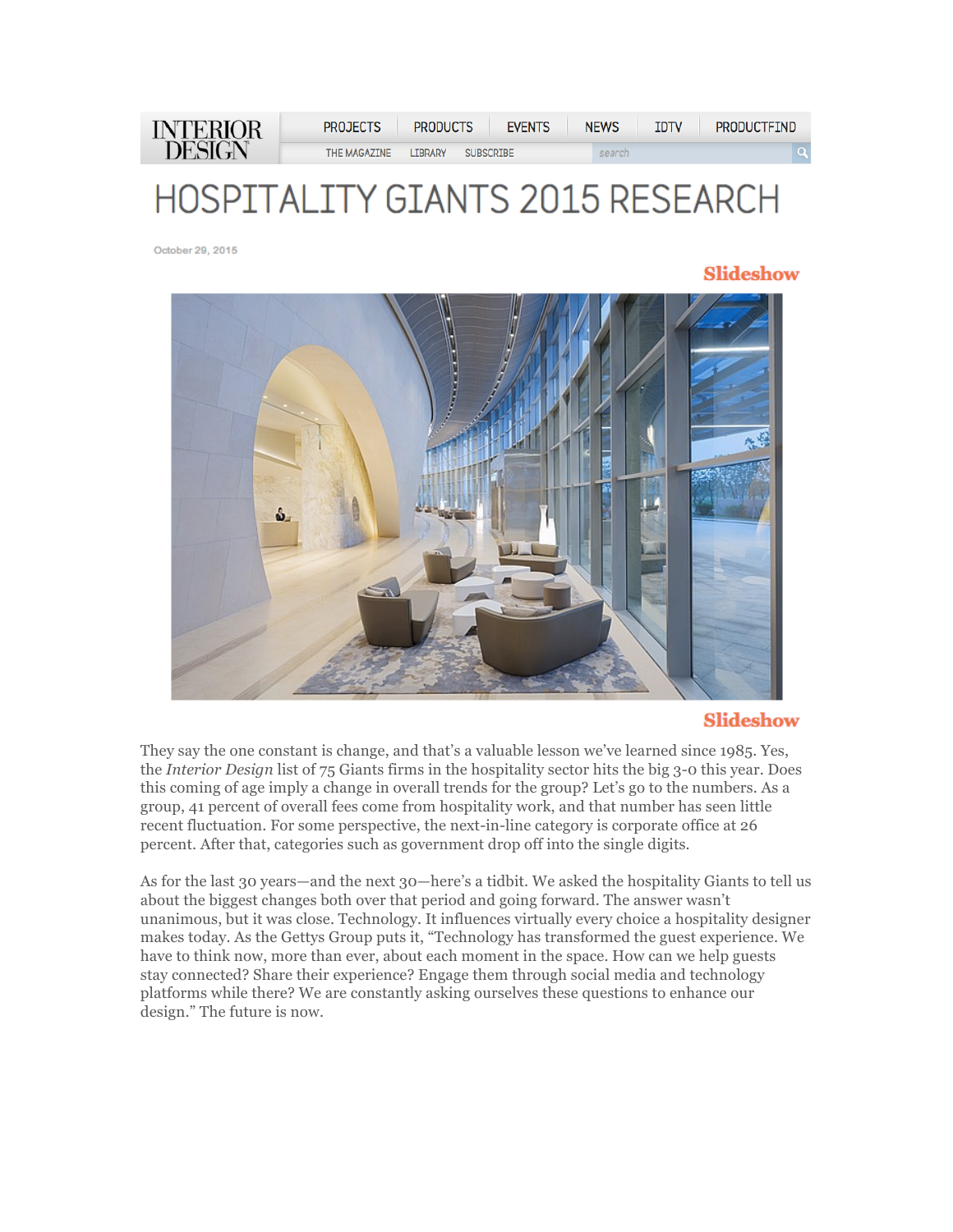| Ran<br>$\bf k$<br>201<br>5 | Firm                                             | Headquart<br>ers          | Hospitality<br>Fees(in millio<br>$\text{ns}$ ) | Value(in millio<br>ns) | Sq.<br>Ft.(in millio<br>ns) | <b>Desig</b><br>$\mathbf n$<br><b>Staff</b> | Ran<br>$\bf k$<br>201<br>$\overline{\mathbf{4}}$ |
|----------------------------|--------------------------------------------------|---------------------------|------------------------------------------------|------------------------|-----------------------------|---------------------------------------------|--------------------------------------------------|
| $\mathbf{1}$               | HBA/Hirsch<br><b>Bedner</b><br><b>Associates</b> | Los<br>Angeles,<br>CA     | \$126.800                                      | \$7,608.00             | 72.46                       | 1,507                                       | -1                                               |
| 2                          | Gensler                                          | San<br>Francisco,<br>CA   | \$73.914                                       | NR                     | <b>NR</b>                   | 1,997                                       | 2                                                |
| 3                          | Wilson<br><b>Associates</b>                      | Dallas, TX                | \$39.060                                       | \$3,000.00             | <b>NR</b>                   | 360                                         | 3                                                |
| $\overline{4}$             | <b>Rockwell Group</b>                            | New York,<br>NY           | \$24.087                                       | NR                     | <b>NR</b>                   | 162                                         | 8                                                |
| 5                          | <b>Bilkey Llinas</b><br>Design                   | Palm Beach<br>Gardens, FL | \$23.950                                       | <b>NR</b>              | <b>NR</b>                   | 109                                         | 5                                                |
| 6                          | <b>HOK</b>                                       | St. Louis,<br>MO          | \$21.000                                       | \$637.00               | <b>NR</b>                   | 295                                         | $\tau$                                           |
| 7                          | Leo A Daly                                       | Omaha, NE                 | \$18.196                                       | <b>NR</b>              | <b>NR</b>                   | 125                                         | 6                                                |
| $\,8$                      | Steelman<br>Partners                             | Las Vegas,<br>NV          | \$18.050                                       | \$23.00                | <b>NR</b>                   | 88                                          | 12                                               |
| 9                          | <b>VOA Associates</b>                            | Chicago, IL               | \$14.523                                       | \$90.00                | 12.00                       | 102                                         | 9                                                |
| 10                         | Pierre-Yves<br>Rochon                            | Chicago, IL               | \$14.108                                       | \$250.00               | <b>NR</b>                   | 59                                          | 11                                               |
| 11                         | Wimberly<br>Interiors                            | New York,<br>NY           | \$14.000                                       | \$1,200.00             | 5.50                        | 81                                          | 13                                               |
| 12                         | <b>Gettys Group</b>                              | Chicago, IL               | \$12.848                                       | <b>NR</b>              | <b>NR</b>                   | 79                                          | 17                                               |
| 13                         | <b>Yabu Pushelberg</b>                           | Toronto,<br>Canada        | \$11.730                                       | $\rm NR$               | NR                          | 102                                         |                                                  |
| 14                         | <b>HKS</b>                                       | Dallas, TX                | \$11.666                                       | NR                     | 6.00                        | 367                                         | 41                                               |
| 15                         | Daroff Design +<br><b>DDI</b> Architects         | Philadelphia<br>, PA      | \$11.330                                       | \$400.00               | 3.00                        | 45                                          | 18                                               |
| 16                         | <b>AvroKO</b>                                    | New York,<br>NY           | \$11.030                                       | $\rm NR$               | <b>NR</b>                   | 79                                          | 16                                               |
| 17                         | Stonehill &<br><b>Taylor Architects</b>          | New York,<br>NY           | \$10.967                                       | \$250.00               | 2.75                        | 79                                          | 20                                               |
| 18                         | DiLeonardo                                       | Warwick,<br>RI            | \$10.260                                       | <b>NR</b>              | <b>NR</b>                   | 75                                          | 15                                               |

## *Swipe right on the charts to see more research!*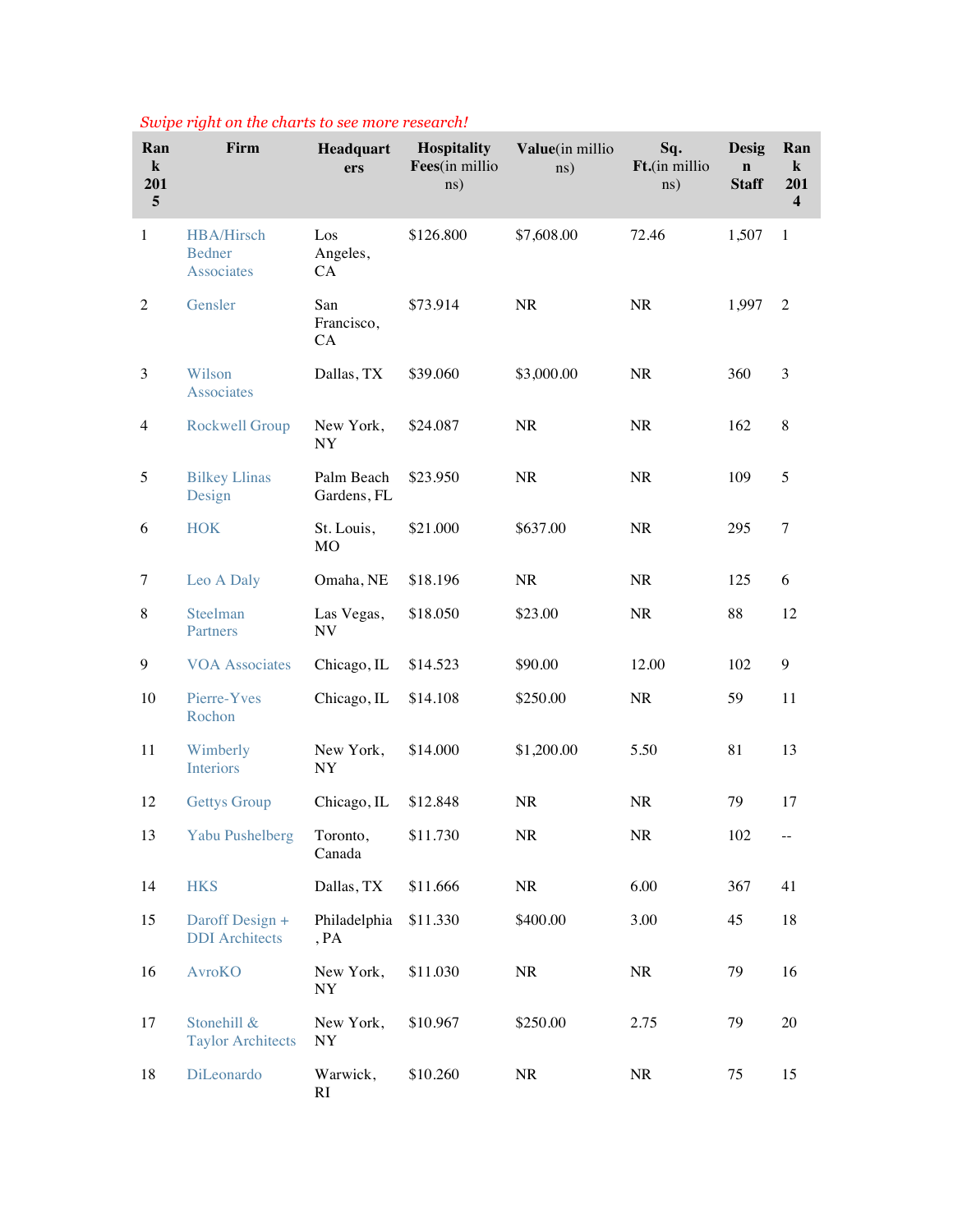| 19 | Rebel Design +<br>Group                         | Marina Del<br>Rey, CA    | \$10.244 | \$423.86  | 1.24      | 64  | 22 |
|----|-------------------------------------------------|--------------------------|----------|-----------|-----------|-----|----|
| 20 | <b>Baskervill</b>                               | Richmond,<br><b>VA</b>   | \$9.949  | \$264.85  | 6.42      | 21  | 19 |
| 21 | <b>Jeffrey Beers</b><br>International           | New York,<br><b>NY</b>   | \$8.400  | NR        | <b>NR</b> | 29  | 30 |
| 22 | <b>HFS</b> Concepts 4                           | Long<br>Beach, CA        | \$8.100  | \$100.00  | <b>NR</b> | 50  |    |
| 23 | <b>Simeone Deary</b><br>Design Group            | Chicago, IL              | \$8.075  | <b>NR</b> | <b>NR</b> | 50  | 34 |
| 24 | <b>KNA</b> Design                               | Los<br>Angeles,<br>CA    | \$7.700  | <b>NR</b> | <b>NR</b> | 42  | 21 |
| 25 | <b>AB</b> Concept                               | Hong Kong                | \$7.442  | \$260.08  | 1.51      | 90  | 26 |
| 26 | <b>Design Duncan</b><br>Miller Ullmann          | Dallas, TX               | \$6.926  | \$68.00   | 65.00     | 63  | 31 |
| 27 | Aria Group<br>Architects                        | Oak Park,<br>IL          | \$6.882  | \$95.00   | 0.80      | 93  | 25 |
| 28 | Chambers                                        | Baltimore,<br><b>MD</b>  | \$6.408  | \$70.00   | 0.65      | 23  | 32 |
| 29 | <b>FRCH Design</b><br>Worldwide                 | Cincinnati,<br><b>OH</b> | \$6.353  | \$3.00    | 2.00      | 167 | 14 |
| 30 | Looney &<br>Associates                          | Dallas, TX               | \$6.305  | \$750.00  | 2.10      | 44  | 29 |
| 31 | <b>ForrestPerkins</b>                           | Dallas, TX               | \$6.197  | NR        | <b>NR</b> | 38  | 39 |
| 32 | <b>Rottet Studio</b>                            | Houston,<br><b>TX</b>    | \$6.160  | <b>NR</b> | NR        | 44  | 24 |
| 33 | <b>EDG</b> Interior<br>Architecture +<br>Design | Novato, CA               | \$5.997  | \$166.00  | 0.60      | 60  | 28 |
| 34 | <b>CBT</b> Architects                           | Boston, MA               | \$5.760  | NR        | <b>NR</b> | 55  | 27 |
| 35 | <b>ICRAVE</b>                                   | New York,<br>NY          | \$5.029  | \$48.48   | 0.60      | 38  | 38 |
| 36 | Perkins Eastman                                 | New York,<br>NY          | \$4.900  | \$24.38   | 0.90      | 217 | 43 |
| 37 | <b>RTKL</b>                                     | Baltimore,<br>MD         | \$4.887  | \$9.00    | <b>NR</b> | 94  | 40 |
| 38 | <b>TAL Studio</b>                               | Las Vegas,               | \$4.695  | \$60.00   | <b>NR</b> | 22  | 36 |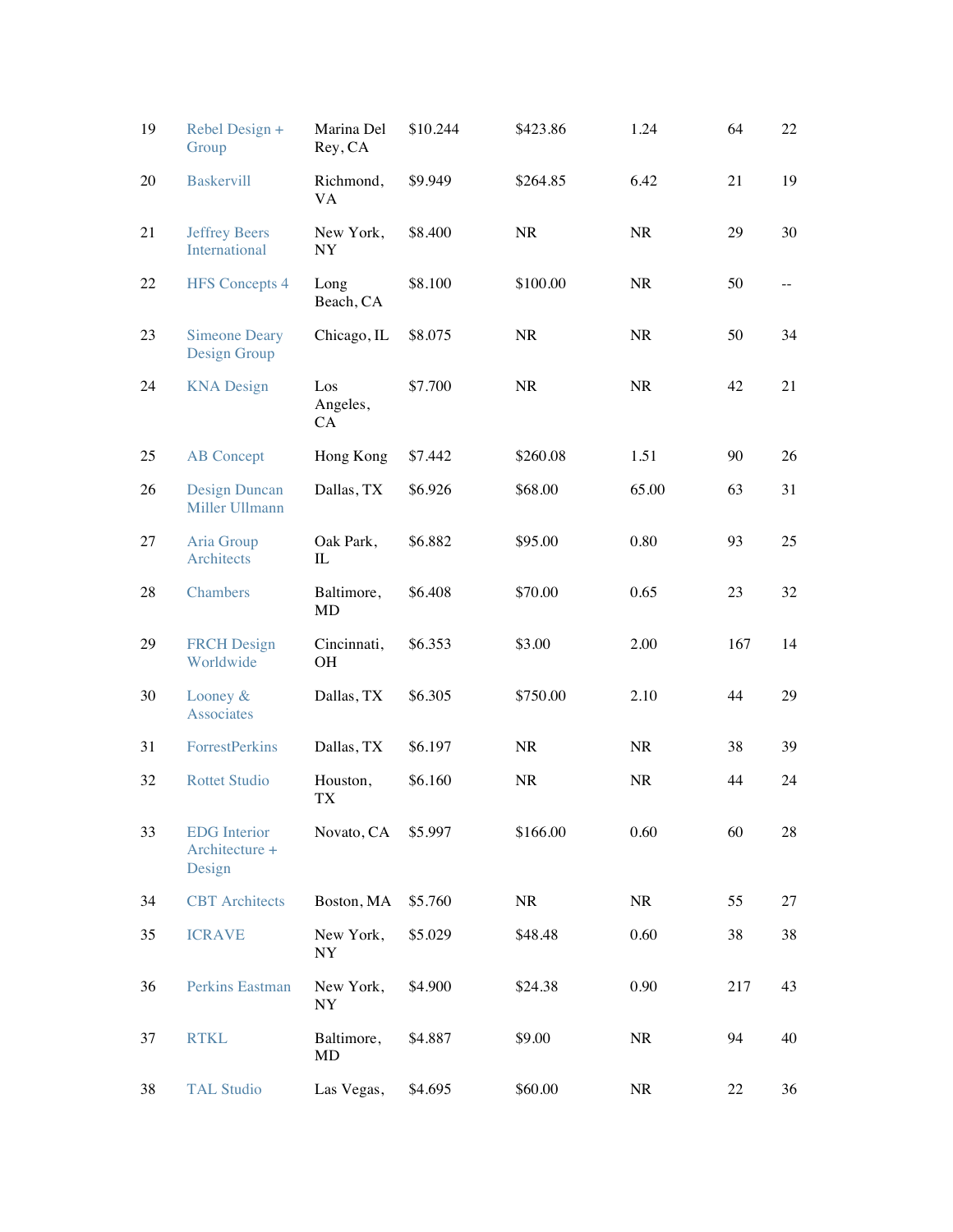| 39 | Dawson Design<br>Associates                    | Seattle, WA                        | \$4.100 | \$185.00  | <b>NR</b> | 29     | 47   |
|----|------------------------------------------------|------------------------------------|---------|-----------|-----------|--------|------|
| 40 | Design<br>Development<br>Company               | Agoura<br>Hills, CA                | \$4.000 | \$10.00   | 0.25      | 12     | 46   |
| 41 | JOI-Design                                     | Hamburg,<br>Germany                | \$3.800 | \$50.00   | <b>NR</b> | 32     | 37   |
| 42 | <b>Smith-Firestone</b><br>Associates           | Santa<br>Barbara, CA               | \$3.520 | \$1.43    | <b>NR</b> | 22     | 62   |
| 43 | Parker-Torres<br>Design                        | Sudbury,<br>MA                     | \$3.100 | <b>NR</b> | <b>NR</b> | 25     | 45   |
| 44 | <b>Shea Design</b>                             | Minneapolis<br>, MN                | \$3.080 | \$45.50   | 0.15      | 24     | 51   |
| 45 | Areen                                          | London, UK                         | \$3.010 | \$85.00   | 2.20      | 23     | 56   |
| 46 | C <sub>2</sub> Limited<br>Design<br>Associates | Fairfield,<br><b>CT</b>            | \$2.975 | \$5.95    | NR        | 11     | 49   |
| 47 | Puccini Group                                  | San<br>Francisco,<br>CA            | \$2.900 | \$4.50    | 0.21      | 26     | 69   |
| 48 | <b>Hatch Design</b><br>Group                   | Costa Mesa,<br>CA                  | \$2.894 | \$107.20  | 0.31      | 25     | 50   |
| 49 | <b>BraytonHughes</b><br><b>Design Studios</b>  | San<br>Francisco,<br>CA            | \$2.758 | <b>NR</b> | <b>NR</b> | 24     | 35   |
| 50 | Kay Lang +<br>Associates                       | Los<br>Angeles,<br><b>CA</b>       | \$2.720 | <b>NR</b> | <b>NR</b> | 19     | 59   |
| 51 | <b>Bar Napkin</b><br>Productions               | Phoenix,<br>$\mathbf{A}\mathbf{Z}$ | \$2.660 | \$70.00   | 0.08      | 19     | 65   |
| 52 | <b>CHIL</b> Interior<br>Design                 | Vancouver,<br>BC                   | \$2.653 | <b>NR</b> | <b>NR</b> | 81     | $ -$ |
| 53 | Design<br><b>Directions</b><br>International   | Marietta,<br>GA                    | \$2.653 | \$18.78   | 1.68      | $\tau$ | 53   |
| 54 | Indidesign                                     | Los<br>Angeles,<br>CA              | \$2.500 | \$40.00   | 0.80      | 15     | 52   |
| 55 | <b>DAS</b> Architects                          | Philadelphia                       | \$2.468 | \$3.29    | 0.31      | 17     | 57   |

## NV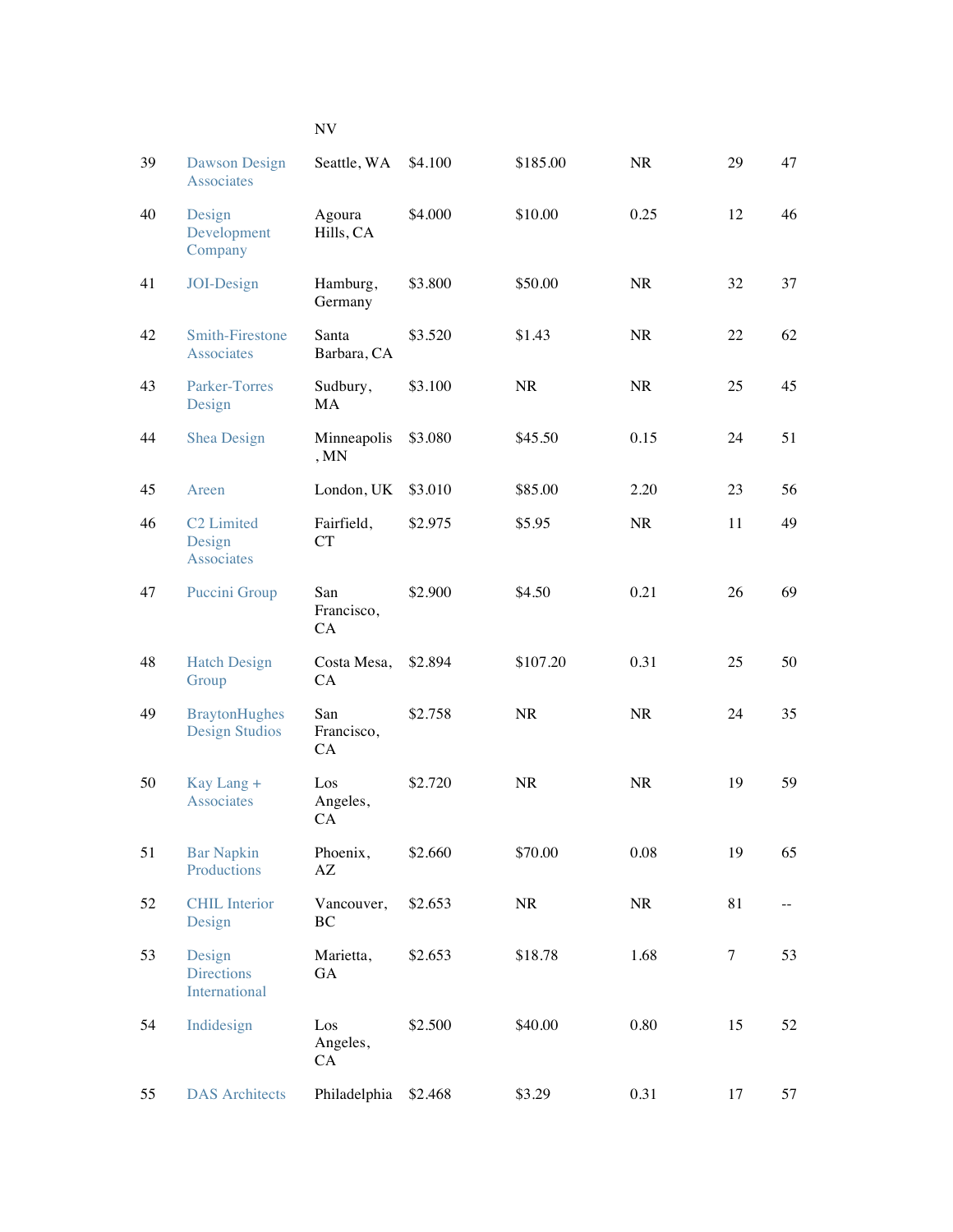| 56 | <b>SKIN Design</b><br>Studio                                        | San<br>Francisco,<br>CA | \$2.398 | <b>NR</b> | NR        | 11  | 55             |
|----|---------------------------------------------------------------------|-------------------------|---------|-----------|-----------|-----|----------------|
| 57 | <b>SOSH Architects</b>                                              | Atlantic<br>City, NJ    | \$2.240 | \$58.35   | 0.60      | 14  | $- -$          |
| 58 | R. D. Jones &<br><b>Associates</b>                                  | Baltimore,<br><b>MD</b> | \$2.219 | <b>NR</b> | <b>NR</b> | 29  | 48             |
| 59 | <b>DLR</b> Group                                                    | Overland<br>Park, KS    | \$2.198 | <b>NR</b> | <b>NR</b> | 131 | 42             |
| 60 | Elkus Manfredi<br>Architects                                        | Boston, MA              | \$2.140 | <b>NR</b> | <b>NR</b> | 62  | 44             |
| 61 | <b>RPW Design</b>                                                   | London, UK              | \$2.130 | \$94.00   | 1.23      | 26  | 58             |
| 62 | <b>Cole Martinez</b><br>Curtis &<br><b>Associates</b>               | Marina Del<br>Rey, CA   | \$2.125 | \$150.00  | 1.50      | 8   | $-$            |
| 63 | Krause+Sawyer                                                       | New York,<br><b>NY</b>  | \$2.080 | \$30.04   | 0.32      | 12  |                |
| 64 | <b>Heitz Parsons</b><br><b>Sadek</b>                                | West Palm<br>Beach, FL  | \$1.887 | \$18.00   | <b>NR</b> | 13  | 61             |
| 65 | <b>Woods Bagot</b>                                                  | Adelaide,<br>Australia  | \$1.884 | <b>NR</b> | <b>NR</b> | 181 | $\overline{a}$ |
| 66 | <b>Thomas</b><br>Hamilton &<br><b>Associates</b>                    | Richmond,<br>VA         | \$1.832 | \$40.31   | <b>NR</b> | 10  | 64             |
| 67 | Smallwood,<br>Reynolds,<br><b>Stewart</b> , Stewart<br>& Associates | Atlanta, GA             | \$1.823 | <b>NR</b> | <b>NR</b> | 38  | 63             |
| 68 | Greymatters                                                         | Singapore               | \$1.800 | \$150.00  | 1.00      | 28  | 54             |
| 69 | <b>Cleo Design</b>                                                  | Las Vegas,<br>NV        | \$1.697 | $\rm NR$  | NR        | 15  | 71             |
| 70 | HapstakDemetrio<br>$u+$                                             | Washington<br>, DC      | \$1.650 | \$8.00    | 0.15      | 21  |                |
| 71 | Rowland+Brough<br>ton                                               | Aspen, CO               | \$1.644 | \$29.91   | 0.22      | 15  | 68             |
| 72 | <b>K2M Design</b>                                                   | Cleveland,<br><b>OH</b> | \$1.634 | \$50.00   | 0.50      | 13  | 67             |
| 73 | <b>Lawrence Group</b>                                               | St. Louis,              | \$1.629 | \$50.00   | 0.36      | 58  | 66             |

, PA